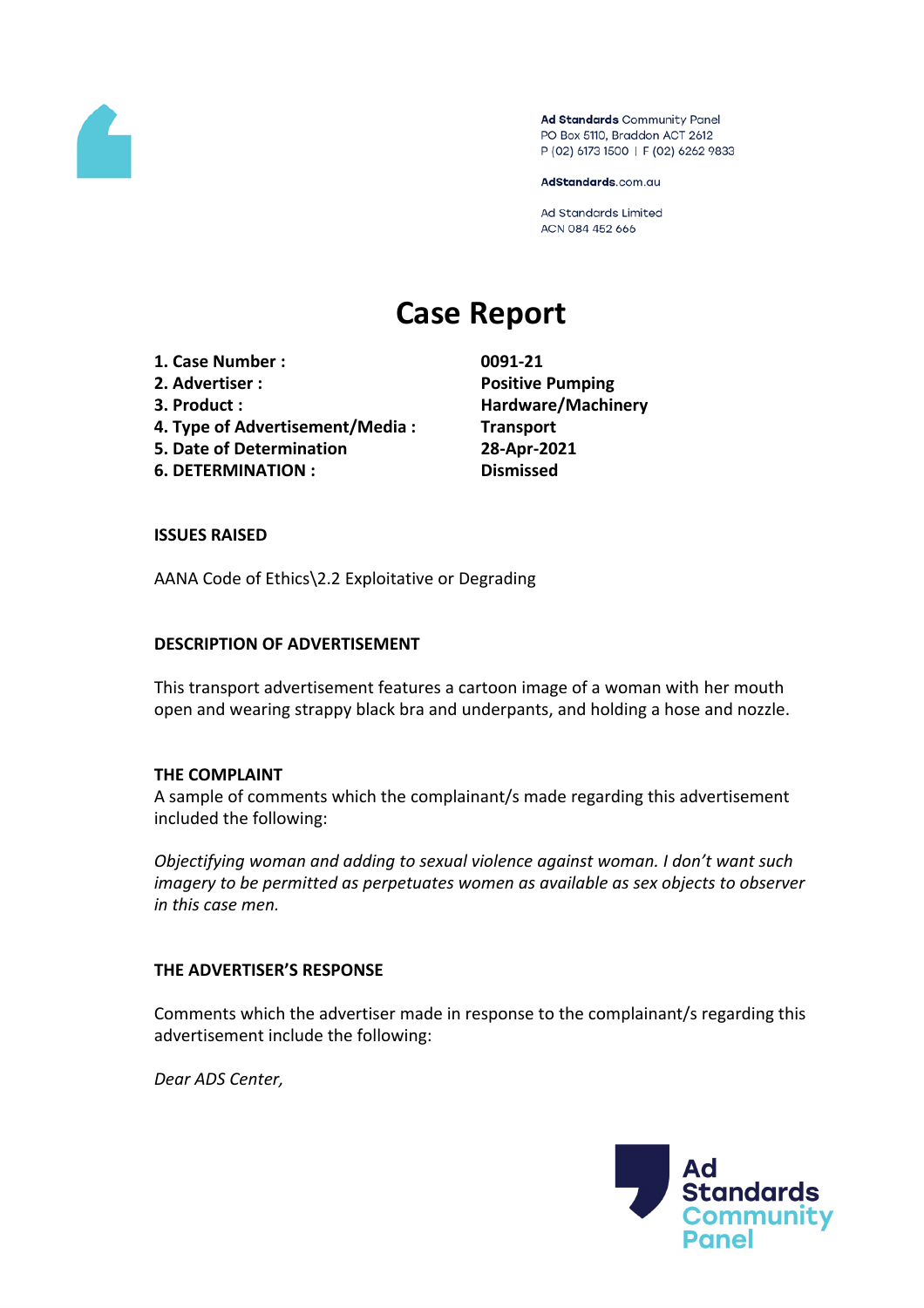

*Firstly I would like to offer my apologises if any female got offended. It wasn't my intention, I'm running a small concrete pumping business. I'm in the process to paint the truck. So sorry about it.*

#### **THE DETERMINATION**

The Ad Standards Community Panel (the Panel) considered whether this advertisement breaches Section 2 of the AANA Code of Ethics (the Code).

The Panel noted the complainant's concern that the advertisement is objectifying of women and contributes to sexual violence against women.

The Panel viewed the advertisement and noted the advertiser's response.

## **Section 2.2: Advertising or marketing communications should not employ sexual appeal in a manner which is exploitative or degrading of any individual or group of people.**

The Panel noted the AANA Practice Note which provides guidance on the meaning of the terms exploitative and degrading:

Exploitative - (a) taking advantage of the sexual appeal of a person, or group of people, by depicting them as objects or commodities; or (b) focussing on their body parts where this bears no direct relevance to the product or service being advertised. Degrading – lowering in character or quality a person or group of people.

#### **Does the advertisement use sexual appeal?**

The Panel noted that this advertisement contains a cartoon image of a woman wearing black lingerie and holding a hose. The Panel considered that this advertisement did contain sexual appeal.

## **Does the advertisement use sexual appeal in a manner that is exploitative?**

The Panel noted that the advertisement was for a business that provides concrete pumping services. The Panel considered that while the image shows the woman in lingerie the advertisement did not focus on the woman's body parts.

The Panel noted that the image of the woman was not related to the concrete pumping service, however considered that the use of an image of a woman did not necessarily treat her, or women in general, as objects or commodities. The Panel considered that advertisers are allowed to use imagery to promote their business and noted that the woman is holding a pumping hose.

The Panel considered that the advertisement did not employ sexual appeal in a manner which is exploitative of the woman.